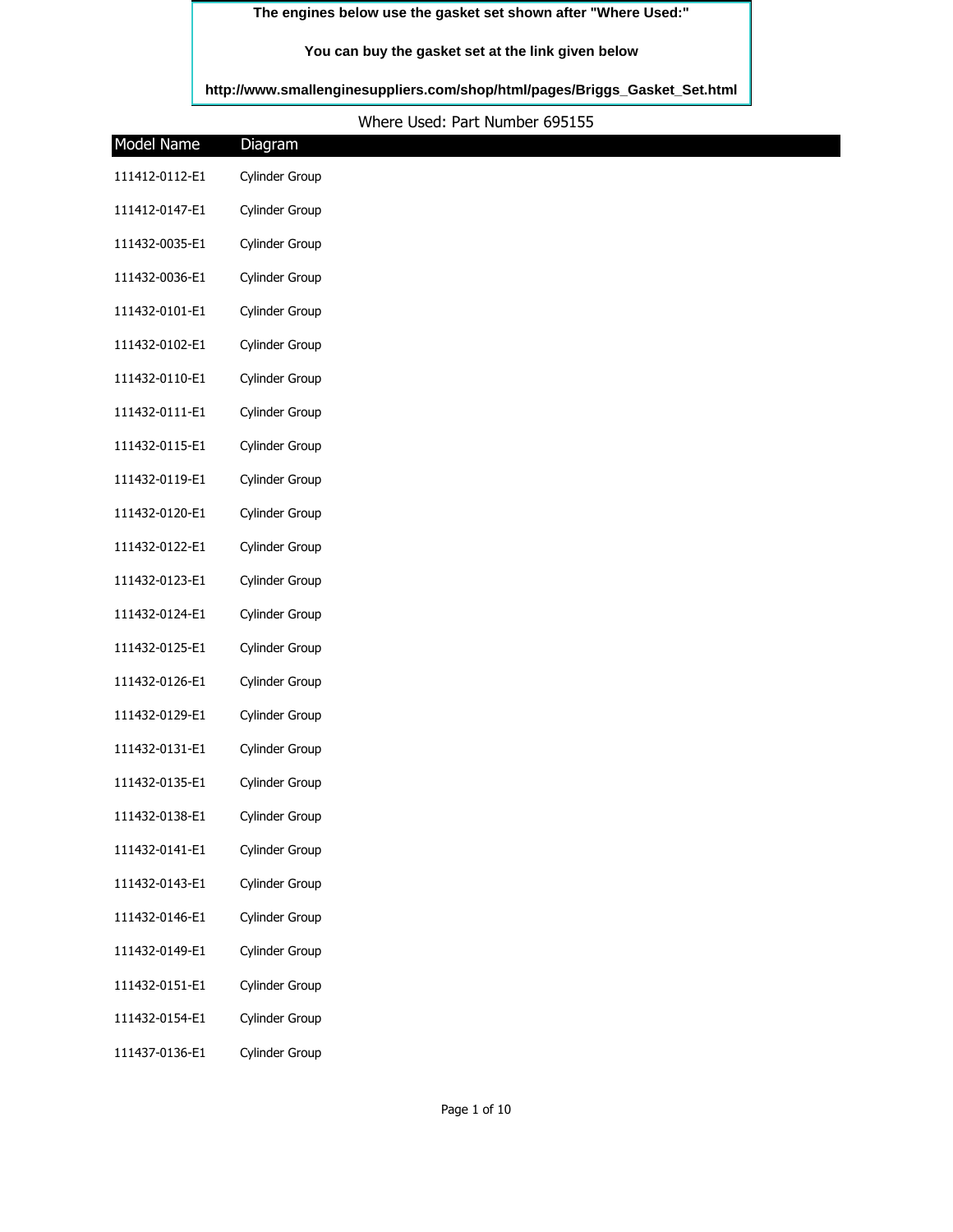- 111452-0049-E1 Cylinder Group
- 111452-0109-E1 Cylinder Group
- 111452-0130-E1 Cylinder Group
- 111452-0134-E1 Cylinder Group
- 111452-0150-E1 Cylinder Group
- 113432-0035-E1 Crankcase Cover/Sump, Cylinder, Kits/Gasket Sets Engine
- 113432-0036-E1 Crankcase Cover/Sump, Cylinder, Kits/Gasket Sets Engine
- 113432-0101-E1 Crankcase Cover/Sump, Cylinder, Kits/Gasket Sets Engine
- 113432-0105-E1 Crankcase Cover/Sump, Cylinder, Kits/Gasket Sets Engine
- 113432-0115-E1 Crankcase Cover/Sump, Cylinder, Kits/Gasket Sets Engine
- 113432-0116-E1 Crankcase Cover/Sump, Cylinder, Kits/Gasket Sets Engine
- 113432-0117-E1 Crankcase Cover/Sump, Cylinder, Kits/Gasket Sets Engine
- 113432-0132-E1 Crankcase Cover/Sump, Cylinder, Kits/Gasket Sets Engine
- 113432-0134-E1 Crankcase Cover/Sump, Cylinder, Kits/Gasket Sets Engine
- 113437-0050-E1 Crankcase Cover/Sump, Cylinder, Kits/Gasket Sets Engine
- 113452-0049-E1 Crankcase Cover/Sump, Cylinder, Kits/Gasket Sets Engine
- 120402-0109-E1 Crankcase Cover/Sump, Cylinder/Kit/Gasket
- 120402-0213-E1 Crankcase Cover/Sump, Cylinder/Kit/Gasket
- 120412-0023-E1 Crankcase Cover/Sump, Cylinder/Kit/Gasket
- 120412-0038-E1 Crankcase Cover/Sump, Cylinder/Kit/Gasket
- 120412-0101-E1 Crankcase Cover/Sump, Cylinder/Kit/Gasket
- 120412-0105-E1 Crankcase Cover/Sump, Cylinder/Kit/Gasket
- 120412-0111-E1 Crankcase Cover/Sump, Cylinder/Kit/Gasket
- 120412-0113-E1 Crankcase Cover/Sump, Cylinder/Kit/Gasket
- 120412-0120-E1 Crankcase Cover/Sump, Cylinder/Kit/Gasket
- 120412-0124-E1 Crankcase Cover/Sump, Cylinder/Kit/Gasket
- 120412-0128-E1 Crankcase Cover/Sump, Cylinder/Kit/Gasket
- 120412-0133-E1 Crankcase Cover/Sump, Cylinder/Kit/Gasket
- 120412-0135-E1 Crankcase Cover/Sump, Cylinder/Kit/Gasket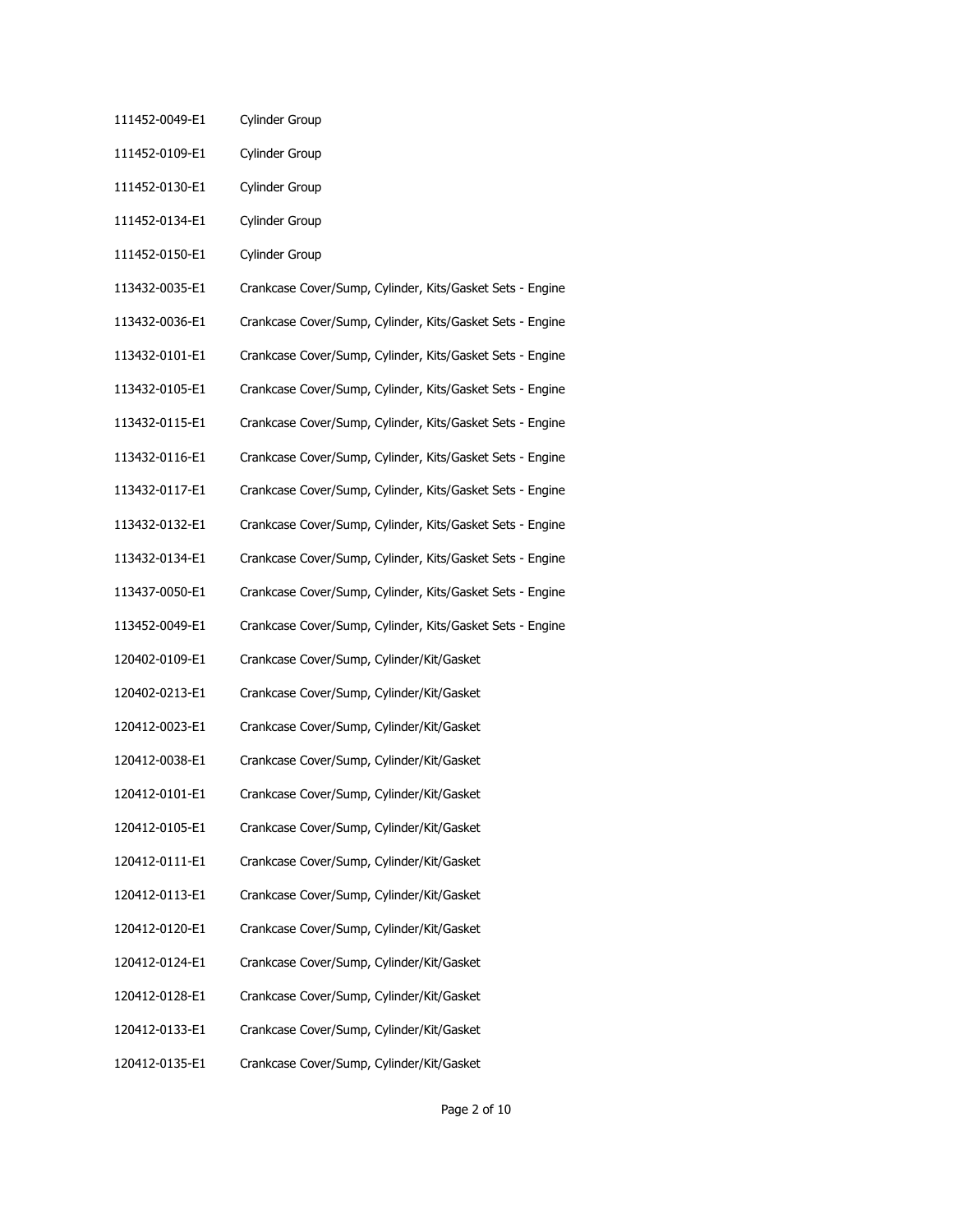| 120412-0137-E1 | Crankcase Cover/Sump, Cylinder/Kit/Gasket                   |
|----------------|-------------------------------------------------------------|
| 120412-0137-E2 | Crankcase Cover/Sump, Cylinder/Kit/Gasket                   |
| 120412-0138-E1 | Crankcase Cover/Sump, Cylinder/Kit/Gasket                   |
| 120412-0138-E2 | Crankcase Cover/Sump, Cylinder/Kit/Gasket                   |
| 120412-0139-E1 | Crankcase Cover/Sump, Cylinder/Kit/Gasket                   |
| 120412-0140-E1 | Crankcase Cover/Sump, Cylinder/Kit/Gasket                   |
| 120412-0141-E1 | Crankcase Cover/Sump, Cylinder/Kit/Gasket                   |
| 120412-0142-E2 | Crankcase Cover/Sump, Cylinder/Kit/Gasket                   |
| 120412-0143-E1 | Crankcase Cover/Sump, Cylinder/Kit/Gasket                   |
| 120412-0143-E2 | Crankcase Cover/Sump, Cylinder/Kit/Gasket                   |
| 120412-0145-E1 | Crankcase Cover/Sump, Cylinder/Kit/Gasket                   |
| 120412-0146-E1 | Crankcase Cover/Sump, Cylinder/Kit/Gasket                   |
| 120412-0207-E1 | Crankcase Cover/Sump, Cylinder/Kit/Gasket                   |
| 120412-0242-E1 | Crankcase Cover/Sump, Cylinder/Kit/Gasket                   |
| 120413-0117-E1 | Crankcase Cover/Sump, Cylinder/Kit/Gasket                   |
| 120415-0130-E1 | Crankcase Cover/Sump, Cylinder/Kit/Gasket                   |
| 120417-0121-E1 | Crankcase Cover/Sump, Cylinder/Kit/Gasket                   |
| 120432-0036-E1 | Crankcase Cover/Sump, Cylinder/Kit/Gasket                   |
| 120432-0131-E1 | Crankcase Cover/Sump, Cylinder/Kit/Gasket                   |
| 120452-0045-E1 | Crankcase Cover/Sump, Cylinder/Kit/Gasket                   |
| 120452-0147-E1 | Crankcase Cover/Sump, Cylinder/Kit/Gasket                   |
| 120492-0119-E1 | Crankcase Cover/Sump, Cylinder/Kit/Gasket                   |
| 120492-0127-E1 | Crankcase Cover/Sump, Cylinder/Kit/Gasket                   |
| 121402-0161-E1 | Crankcase Cover/Sumps, Cylinder Group, Kits/Gasket - Engine |
| 121402-0194-E1 | Crankcase Cover/Sumps, Cylinder Group, Kits/Gasket - Engine |
| 121402-0194-E2 | Crankcase Cover/Sumps, Cylinder Group, Kits/Gasket - Engine |
| 121402-0216-E1 | Crankcase Cover/Sumps, Cylinder Group, Kits/Gasket - Engine |
| 121412-0014-E1 | Crankcase Cover/Sumps, Cylinder Group, Kits/Gasket - Engine |
| 121412-0023-E1 | Crankcase Cover/Sumps, Cylinder Group, Kits/Gasket - Engine |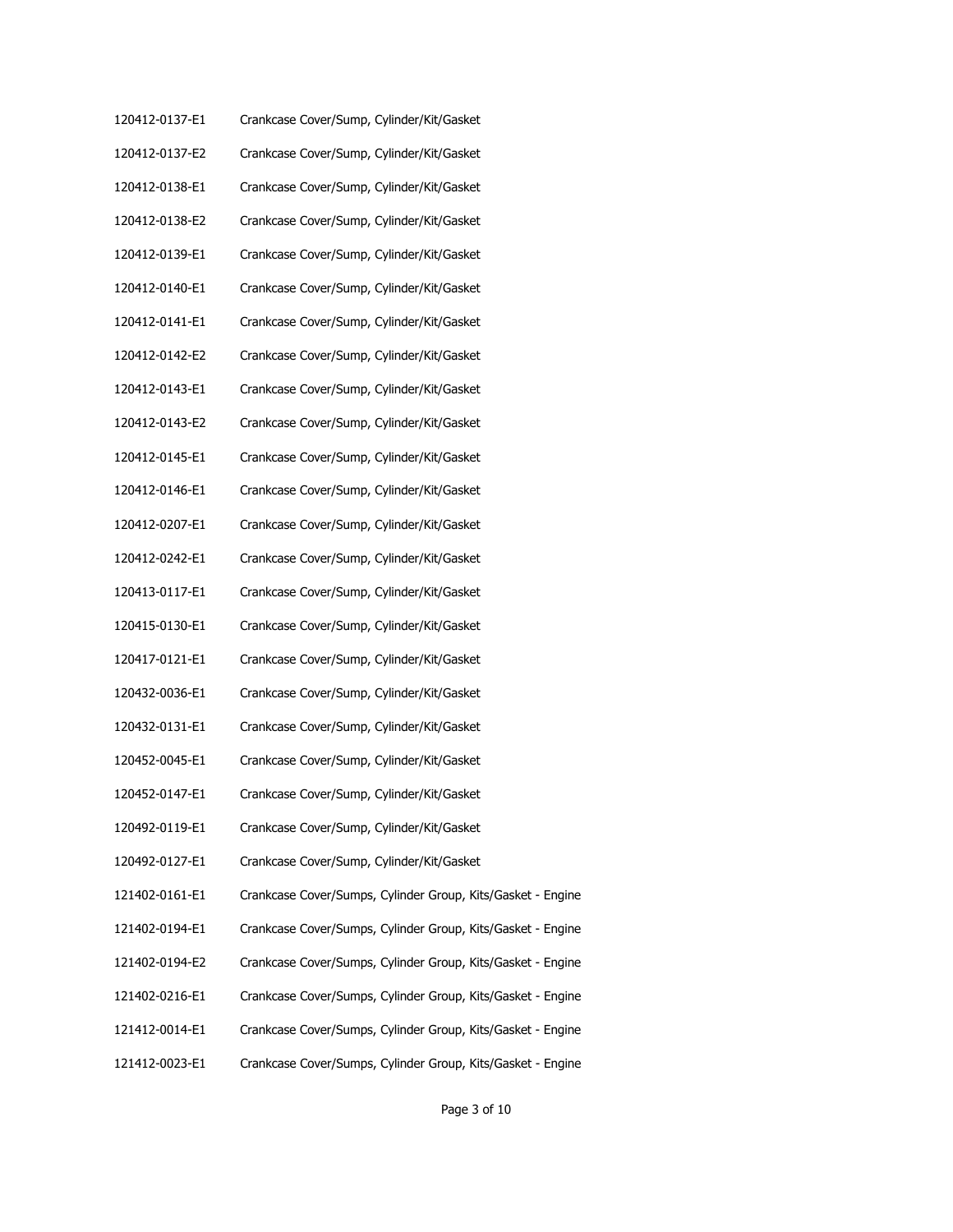| 121412-0038-E1 | Crankcase Cover/Sumps, Cylinder Group, Kits/Gasket - Engine |
|----------------|-------------------------------------------------------------|
| 121412-0043-99 | Crankcase Cover/Sumps, Cylinder Group, Kits/Gasket - Engine |
| 121412-0060-E1 | Crankcase Cover/Sumps, Cylinder Group, Kits/Gasket - Engine |
| 121412-0111-E1 | Crankcase Cover/Sumps, Cylinder Group, Kits/Gasket - Engine |
| 121412-0115-E1 | Crankcase Cover/Sumps, Cylinder Group, Kits/Gasket - Engine |
| 121412-0118-E1 | Crankcase Cover/Sumps, Cylinder Group, Kits/Gasket - Engine |
| 121412-0136-E1 | Crankcase Cover/Sumps, Cylinder Group, Kits/Gasket - Engine |
| 121412-0137-E1 | Crankcase Cover/Sumps, Cylinder Group, Kits/Gasket - Engine |
| 121412-0138-E1 | Crankcase Cover/Sumps, Cylinder Group, Kits/Gasket - Engine |
| 121412-0140-E1 | Crankcase Cover/Sumps, Cylinder Group, Kits/Gasket - Engine |
| 121412-0144-E1 | Crankcase Cover/Sumps, Cylinder Group, Kits/Gasket - Engine |
| 121412-0144-E2 | Crankcase Cover/Sumps, Cylinder Group, Kits/Gasket - Engine |
| 121412-0144-E3 | Crankcase Cover/Sumps, Cylinder Group, Kits/Gasket - Engine |
| 121412-0145-E1 | Crankcase Cover/Sumps, Cylinder Group, Kits/Gasket - Engine |
| 121412-0145-E2 | Crankcase Cover/Sumps, Cylinder Group, Kits/Gasket - Engine |
| 121412-0148-E1 | Crankcase Cover/Sumps, Cylinder Group, Kits/Gasket - Engine |
| 121412-0150-E1 | Crankcase Cover/Sumps, Cylinder Group, Kits/Gasket - Engine |
| 121412-0152-E1 | Crankcase Cover/Sumps, Cylinder Group, Kits/Gasket - Engine |
| 121412-0158-E1 | Crankcase Cover/Sumps, Cylinder Group, Kits/Gasket - Engine |
| 121412-0175-E1 | Crankcase Cover/Sumps, Cylinder Group, Kits/Gasket - Engine |
| 121412-0175-E2 | Crankcase Cover/Sumps, Cylinder Group, Kits/Gasket - Engine |
| 121412-0183-E1 | Crankcase Cover/Sumps, Cylinder Group, Kits/Gasket - Engine |
| 121412-0201-E1 | Crankcase Cover/Sumps, Cylinder Group, Kits/Gasket - Engine |
| 121412-0206-E1 | Crankcase Cover/Sumps, Cylinder Group, Kits/Gasket - Engine |
| 121412-0209-01 | Crankcase Cover/Sumps, Cylinder Group, Kits/Gasket - Engine |
| 121412-0210-E1 | Crankcase Cover/Sumps, Cylinder Group, Kits/Gasket - Engine |
| 121412-0212-E1 | Crankcase Cover/Sumps, Cylinder Group, Kits/Gasket - Engine |
| 121412-0213-E1 | Crankcase Cover/Sumps, Cylinder Group, Kits/Gasket - Engine |
| 121412-0214-E1 | Crankcase Cover/Sumps, Cylinder Group, Kits/Gasket - Engine |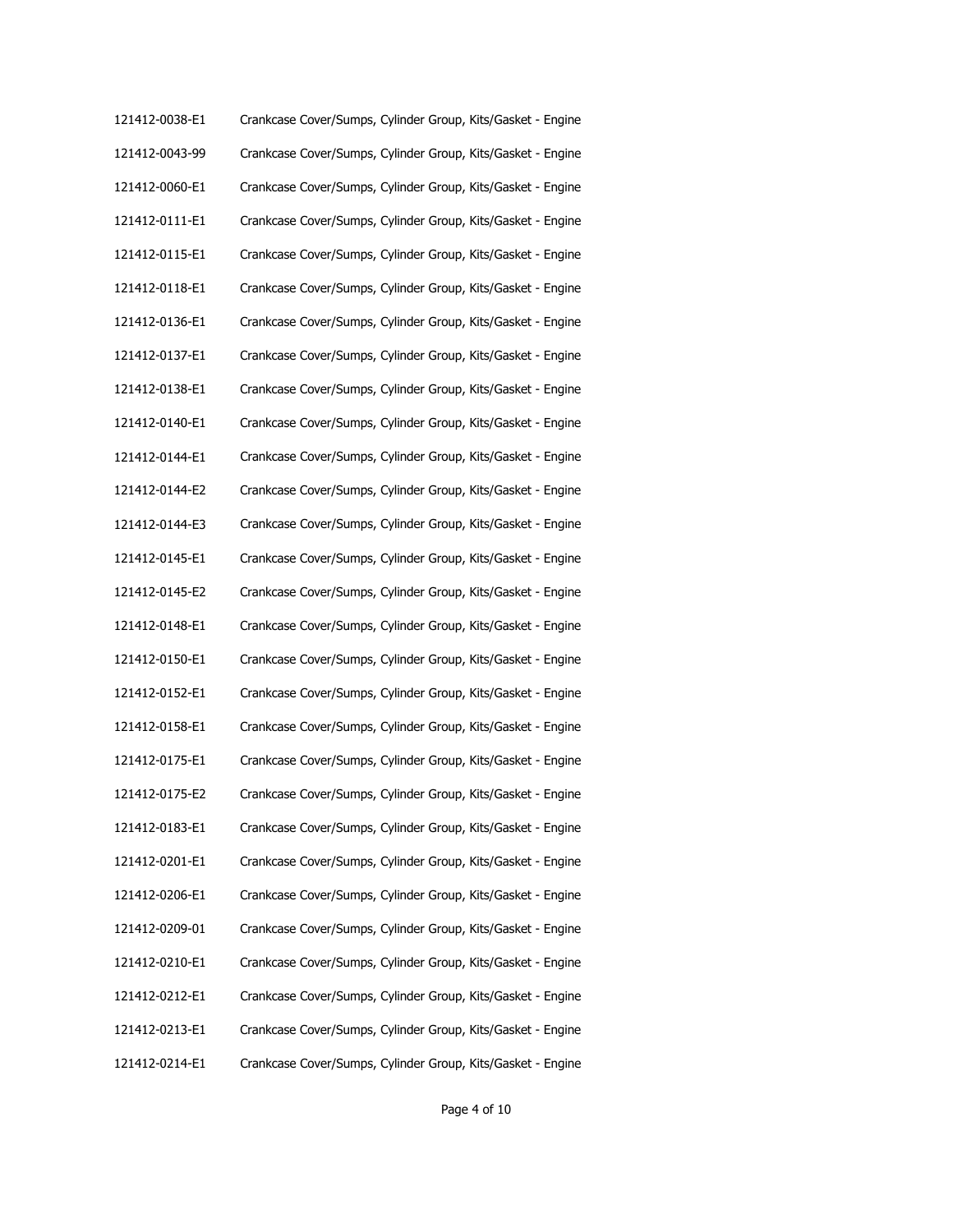| 121412-0219-E1 | Crankcase Cover/Sumps, Cylinder Group, Kits/Gasket - Engine |
|----------------|-------------------------------------------------------------|
| 121412-0269-E1 | Crankcase Cover/Sumps, Cylinder Group, Kits/Gasket - Engine |
| 121413-0117-E1 | Crankcase Cover/Sumps, Cylinder Group, Kits/Gasket - Engine |
| 121415-0217-E1 | Crankcase Cover/Sumps, Cylinder Group, Kits/Gasket - Engine |
| 121417-0157-E1 | Crankcase Cover/Sumps, Cylinder Group, Kits/Gasket - Engine |
| 121417-0247-E1 | Crankcase Cover/Sumps, Cylinder Group, Kits/Gasket - Engine |
| 121432-0021-E1 | Crankcase Cover/Sumps, Cylinder Group, Kits/Gasket - Engine |
| 121432-0022-E1 | Crankcase Cover/Sumps, Cylinder Group, Kits/Gasket - Engine |
| 121432-0024-E1 | Crankcase Cover/Sumps, Cylinder Group, Kits/Gasket - Engine |
| 121432-0033-E1 | Crankcase Cover/Sumps, Cylinder Group, Kits/Gasket - Engine |
| 121432-0033-E2 | Crankcase Cover/Sumps, Cylinder Group, Kits/Gasket - Engine |
| 121432-0035-E1 | Crankcase Cover/Sumps, Cylinder Group, Kits/Gasket - Engine |
| 121432-0036-E1 | Crankcase Cover/Sumps, Cylinder Group, Kits/Gasket - Engine |
| 121432-0036-E2 | Crankcase Cover/Sumps, Cylinder Group, Kits/Gasket - Engine |
| 121432-0036-E3 | Crankcase Cover/Sumps, Cylinder Group, Kits/Gasket - Engine |
| 121432-0039-E1 | Crankcase Cover/Sumps, Cylinder Group, Kits/Gasket - Engine |
| 121432-0061-E1 | Crankcase Cover/Sumps, Cylinder Group, Kits/Gasket - Engine |
| 121432-0064-E1 | Crankcase Cover/Sumps, Cylinder Group, Kits/Gasket - Engine |
| 121432-0101-E1 | Crankcase Cover/Sumps, Cylinder Group, Kits/Gasket - Engine |
| 121432-0102-E1 | Crankcase Cover/Sumps, Cylinder Group, Kits/Gasket - Engine |
| 121432-0112-E1 | Crankcase Cover/Sumps, Cylinder Group, Kits/Gasket - Engine |
| 121432-0113-E1 | Crankcase Cover/Sumps, Cylinder Group, Kits/Gasket - Engine |
| 121432-0114-E1 | Crankcase Cover/Sumps, Cylinder Group, Kits/Gasket - Engine |
| 121432-0119-E1 | Crankcase Cover/Sumps, Cylinder Group, Kits/Gasket - Engine |
| 121432-0120-E1 | Crankcase Cover/Sumps, Cylinder Group, Kits/Gasket - Engine |
| 121432-0121-E1 | Crankcase Cover/Sumps, Cylinder Group, Kits/Gasket - Engine |
| 121432-0121-E2 | Crankcase Cover/Sumps, Cylinder Group, Kits/Gasket - Engine |
| 121432-0123-E1 | Crankcase Cover/Sumps, Cylinder Group, Kits/Gasket - Engine |
| 121432-0124-E1 | Crankcase Cover/Sumps, Cylinder Group, Kits/Gasket - Engine |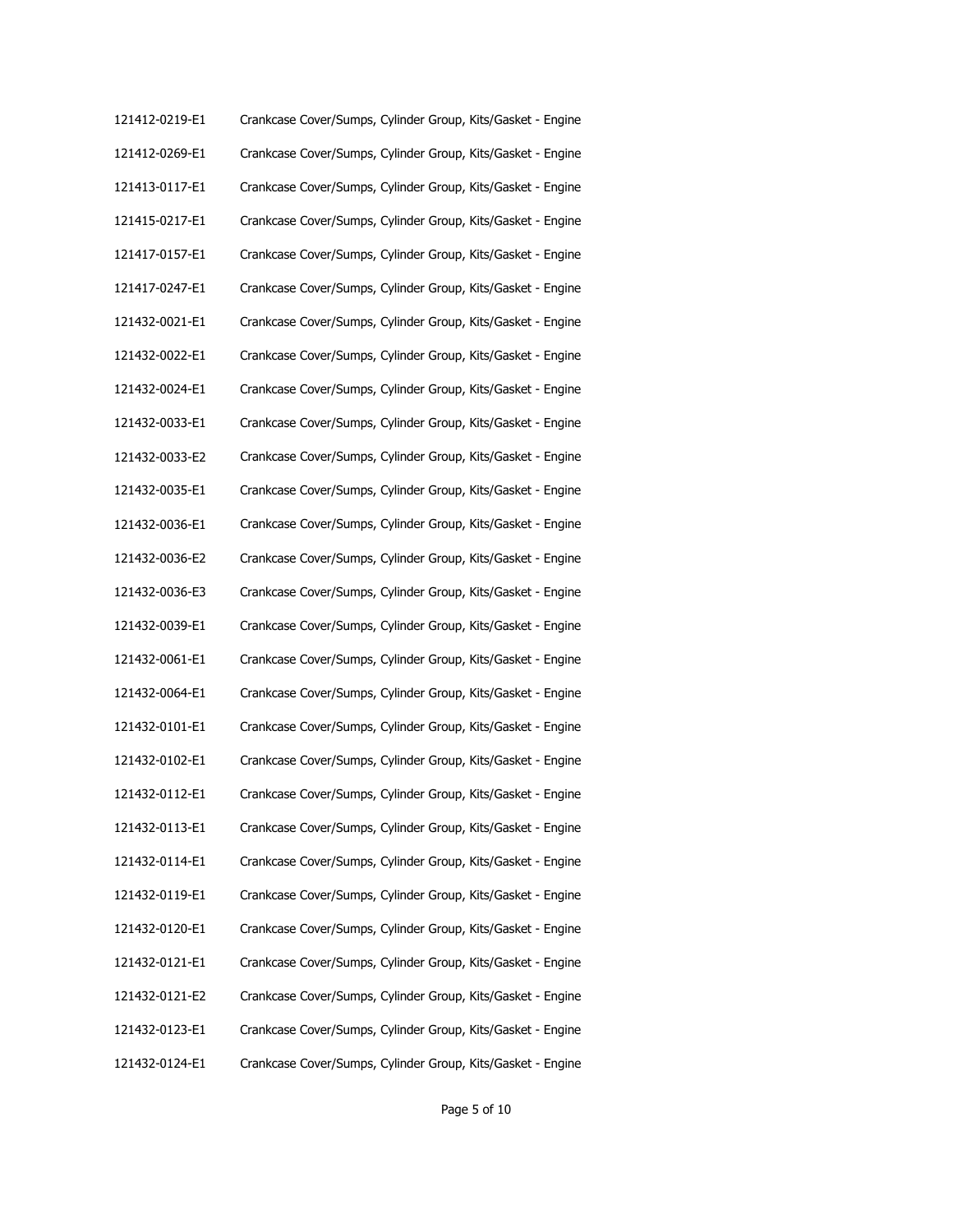| 121432-0126-E1 | Crankcase Cover/Sumps, Cylinder Group, Kits/Gasket - Engine |
|----------------|-------------------------------------------------------------|
| 121432-0127-E1 | Crankcase Cover/Sumps, Cylinder Group, Kits/Gasket - Engine |
| 121432-0128-E1 | Crankcase Cover/Sumps, Cylinder Group, Kits/Gasket - Engine |
| 121432-0129-E1 | Crankcase Cover/Sumps, Cylinder Group, Kits/Gasket - Engine |
| 121432-0130-E1 | Crankcase Cover/Sumps, Cylinder Group, Kits/Gasket - Engine |
| 121432-0131-E1 | Crankcase Cover/Sumps, Cylinder Group, Kits/Gasket - Engine |
| 121432-0133-E1 | Crankcase Cover/Sumps, Cylinder Group, Kits/Gasket - Engine |
| 121432-0134-E1 | Crankcase Cover/Sumps, Cylinder Group, Kits/Gasket - Engine |
| 121432-0135-E1 | Crankcase Cover/Sumps, Cylinder Group, Kits/Gasket - Engine |
| 121432-0141-E1 | Crankcase Cover/Sumps, Cylinder Group, Kits/Gasket - Engine |
| 121432-0143-01 | Crankcase Cover/Sumps, Cylinder Group, Kits/Gasket - Engine |
| 121432-0145-99 | Crankcase Cover/Sumps, Cylinder Group, Kits/Gasket - Engine |
| 121432-0147-E1 | Crankcase Cover/Sumps, Cylinder Group, Kits/Gasket - Engine |
| 121432-0149-E1 | Crankcase Cover/Sumps, Cylinder Group, Kits/Gasket - Engine |
| 121432-0151-E1 | Crankcase Cover/Sumps, Cylinder Group, Kits/Gasket - Engine |
| 121432-0153-E1 | Crankcase Cover/Sumps, Cylinder Group, Kits/Gasket - Engine |
| 121432-0154-E1 | Crankcase Cover/Sumps, Cylinder Group, Kits/Gasket - Engine |
| 121432-0155-E1 | Crankcase Cover/Sumps, Cylinder Group, Kits/Gasket - Engine |
| 121432-0156-E1 | Crankcase Cover/Sumps, Cylinder Group, Kits/Gasket - Engine |
| 121432-0159-E1 | Crankcase Cover/Sumps, Cylinder Group, Kits/Gasket - Engine |
| 121432-0164-E1 | Crankcase Cover/Sumps, Cylinder Group, Kits/Gasket - Engine |
| 121432-0165-E1 | Crankcase Cover/Sumps, Cylinder Group, Kits/Gasket - Engine |
| 121432-0167-E1 | Crankcase Cover/Sumps, Cylinder Group, Kits/Gasket - Engine |
| 121432-0168-E1 | Crankcase Cover/Sumps, Cylinder Group, Kits/Gasket - Engine |
| 121432-0169-E1 | Crankcase Cover/Sumps, Cylinder Group, Kits/Gasket - Engine |
| 121432-0174-E1 | Crankcase Cover/Sumps, Cylinder Group, Kits/Gasket - Engine |
| 121432-0184-E1 | Crankcase Cover/Sumps, Cylinder Group, Kits/Gasket - Engine |
| 121432-0186-E1 | Crankcase Cover/Sumps, Cylinder Group, Kits/Gasket - Engine |
| 121432-0187-E1 | Crankcase Cover/Sumps, Cylinder Group, Kits/Gasket - Engine |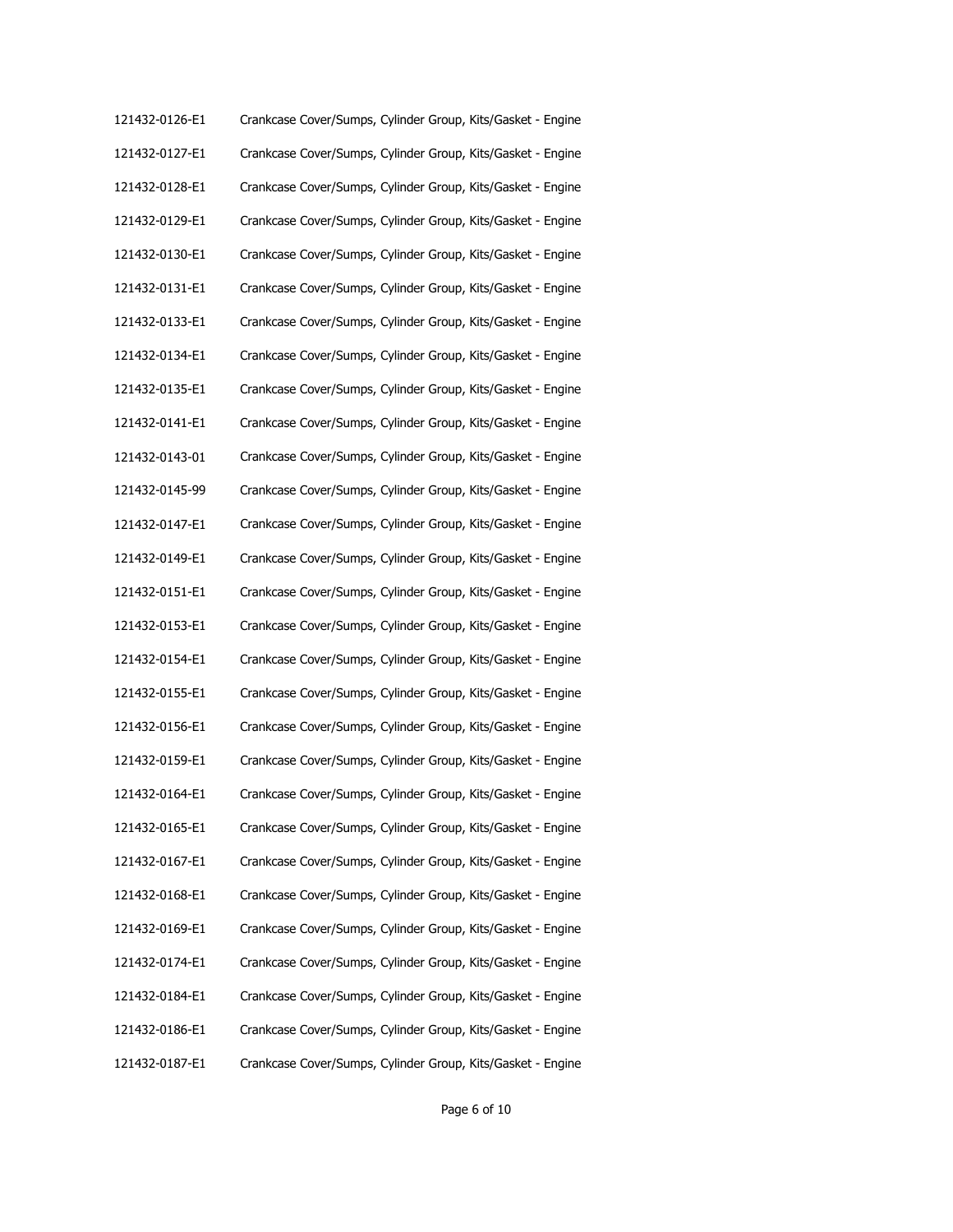| 121432-0189-E1 | Crankcase Cover/Sumps, Cylinder Group, Kits/Gasket - Engine |
|----------------|-------------------------------------------------------------|
| 121432-0190-E1 | Crankcase Cover/Sumps, Cylinder Group, Kits/Gasket - Engine |
| 121432-0192-E1 | Crankcase Cover/Sumps, Cylinder Group, Kits/Gasket - Engine |
| 121432-0195-E1 | Crankcase Cover/Sumps, Cylinder Group, Kits/Gasket - Engine |
| 121432-0197-E1 | Crankcase Cover/Sumps, Cylinder Group, Kits/Gasket - Engine |
| 121432-0198-01 | Crankcase Cover/Sumps, Cylinder Group, Kits/Gasket - Engine |
| 121432-0199-01 | Crankcase Cover/Sumps, Cylinder Group, Kits/Gasket - Engine |
| 121432-0202-01 | Crankcase Cover/Sumps, Cylinder Group, Kits/Gasket - Engine |
| 121432-0207-E1 | Crankcase Cover/Sumps, Cylinder Group, Kits/Gasket - Engine |
| 121432-0211-01 | Crankcase Cover/Sumps, Cylinder Group, Kits/Gasket - Engine |
| 121432-0220-01 | Crankcase Cover/Sumps, Cylinder Group, Kits/Gasket - Engine |
| 121437-0050-E1 | Crankcase Cover/Sumps, Cylinder Group, Kits/Gasket - Engine |
| 121437-0162-E1 | Crankcase Cover/Sumps, Cylinder Group, Kits/Gasket - Engine |
| 121437-0196-E1 | Crankcase Cover/Sumps, Cylinder Group, Kits/Gasket - Engine |
| 121452-0049-E1 | Crankcase Cover/Sumps, Cylinder Group, Kits/Gasket - Engine |
| 121452-0163-E1 | Crankcase Cover/Sumps, Cylinder Group, Kits/Gasket - Engine |
| 121452-0165-E1 | Crankcase Cover/Sumps, Cylinder Group, Kits/Gasket - Engine |
| 121452-0191-E1 | Crankcase Cover/Sumps, Cylinder Group, Kits/Gasket - Engine |
| 121452-0218-E1 | Crankcase Cover/Sumps, Cylinder Group, Kits/Gasket - Engine |
| 121492-0070-E1 | Crankcase Cover/Sumps, Cylinder Group, Kits/Gasket - Engine |
| 121492-0109-E1 | Crankcase Cover/Sumps, Cylinder Group, Kits/Gasket - Engine |
| 121492-0116-E1 | Crankcase Cover/Sumps, Cylinder Group, Kits/Gasket - Engine |
| 121492-0139-E1 | Crankcase Cover/Sumps, Cylinder Group, Kits/Gasket - Engine |
| 121493-0110-E1 | Crankcase Cover/Sumps, Cylinder Group, Kits/Gasket - Engine |
| 123432-0035-E1 | Crankcase Cover/Sumps, Cylinder Group, Kits/Gasket-Engine   |
| 123432-0036-E1 | Crankcase Cover/Sumps, Cylinder Group, Kits/Gasket-Engine   |
| 123432-0038-E1 | Crankcase Cover/Sumps, Cylinder Group, Kits/Gasket-Engine   |
| 123432-0057-E1 | Crankcase Cover/Sumps, Cylinder Group, Kits/Gasket-Engine   |
| 123432-0101-A1 | Crankcase Cover/Sumps, Cylinder Group, Kits/Gasket-Engine   |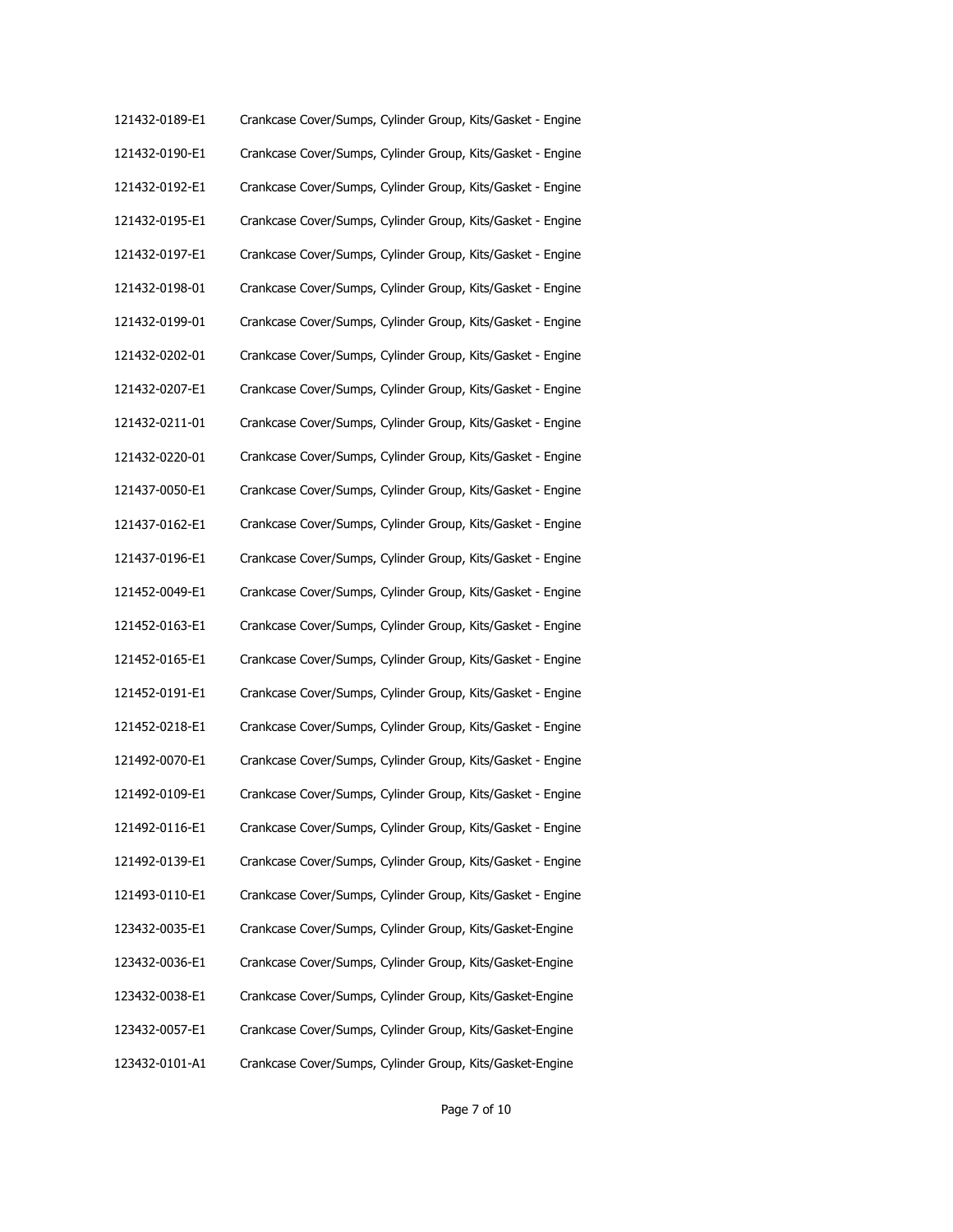| 123432-0101-E1 | Crankcase Cover/Sumps, Cylinder Group, Kits/Gasket-Engine   |
|----------------|-------------------------------------------------------------|
| 123432-0105-E1 | Crankcase Cover/Sumps, Cylinder Group, Kits/Gasket-Engine   |
| 123432-0118-E1 | Crankcase Cover/Sumps, Cylinder Group, Kits/Gasket-Engine   |
| 123432-0135-E1 | Crankcase Cover/Sumps, Cylinder Group, Kits/Gasket-Engine   |
| 123432-0136-E1 | Crankcase Cover/Sumps, Cylinder Group, Kits/Gasket-Engine   |
| 123432-0140-E1 | Crankcase Cover/Sumps, Cylinder Group, Kits/Gasket-Engine   |
| 123432-0140-E2 | Crankcase Cover/Sumps, Cylinder Group, Kits/Gasket-Engine   |
| 123432-0141-E1 | Crankcase Cover/Sumps, Cylinder Group, Kits/Gasket-Engine   |
| 123432-0143-E1 | Crankcase Cover/Sumps, Cylinder Group, Kits/Gasket-Engine   |
| 123432-0144-E1 | Crankcase Cover/Sumps, Cylinder Group, Kits/Gasket-Engine   |
| 123432-0146-E1 | Crankcase Cover/Sumps, Cylinder Group, Kits/Gasket-Engine   |
| 123432-0267-E1 | Crankcase Cover/Sumps, Cylinder Group, Kits/Gasket-Engine   |
| 123432-0267-E2 | Crankcase Cover/Sumps, Cylinder Group, Kits/Gasket-Engine   |
| 123435-0168-E1 | Crankcase Cover/Sumps, Cylinder Group, Kits/Gasket-Engine   |
| 123436-0177-E1 | Crankcase Cover/Sumps, Cylinder Group, Kits/Gasket-Engine   |
| 123437-0050-E1 | Crankcase Cover/Sumps, Cylinder Group, Kits/Gasket-Engine   |
| 123437-0119-E1 | Crankcase Cover/Sumps, Cylinder Group, Kits/Gasket-Engine   |
| 123437-0121-E1 | Crankcase Cover/Sumps, Cylinder Group, Kits/Gasket-Engine   |
| 123437-0137-E1 | Crankcase Cover/Sumps, Cylinder Group, Kits/Gasket-Engine   |
| 123437-0138-E1 | Crankcase Cover/Sumps, Cylinder Group, Kits/Gasket-Engine   |
| 123437-0170-E1 | Crankcase Cover/Sumps, Cylinder Group, Kits/Gasket-Engine   |
| 123437-0176-E1 | Crankcase Cover/Sumps, Cylinder Group, Kits/Gasket-Engine   |
| 123437-0178-E1 | Crankcase Cover/Sumps, Cylinder Group, Kits/Gasket-Engine   |
| 123452-0049-E1 | Crankcase Cover/Sumps, Cylinder Group, Kits/Gasket-Engine   |
| 123452-0049-E2 | Crankcase Cover/Sumps, Cylinder Group, Kits/Gasket-Engine   |
| 123452-0120-E1 | Crankcase Cover/Sumps, Cylinder Group, Kits/Gasket-Engine   |
| 123457-0150-E1 | Crankcase Cover/Sumps, Cylinder Group, Kits/Gasket-Engine   |
| 124430-0118-01 | Crankcase Cover/Sump, Cylinder Group, Kits/Gaskets - Engine |
| 124432-0110-E1 | Crankcase Cover/Sump, Cylinder Group, Kits/Gaskets - Engine |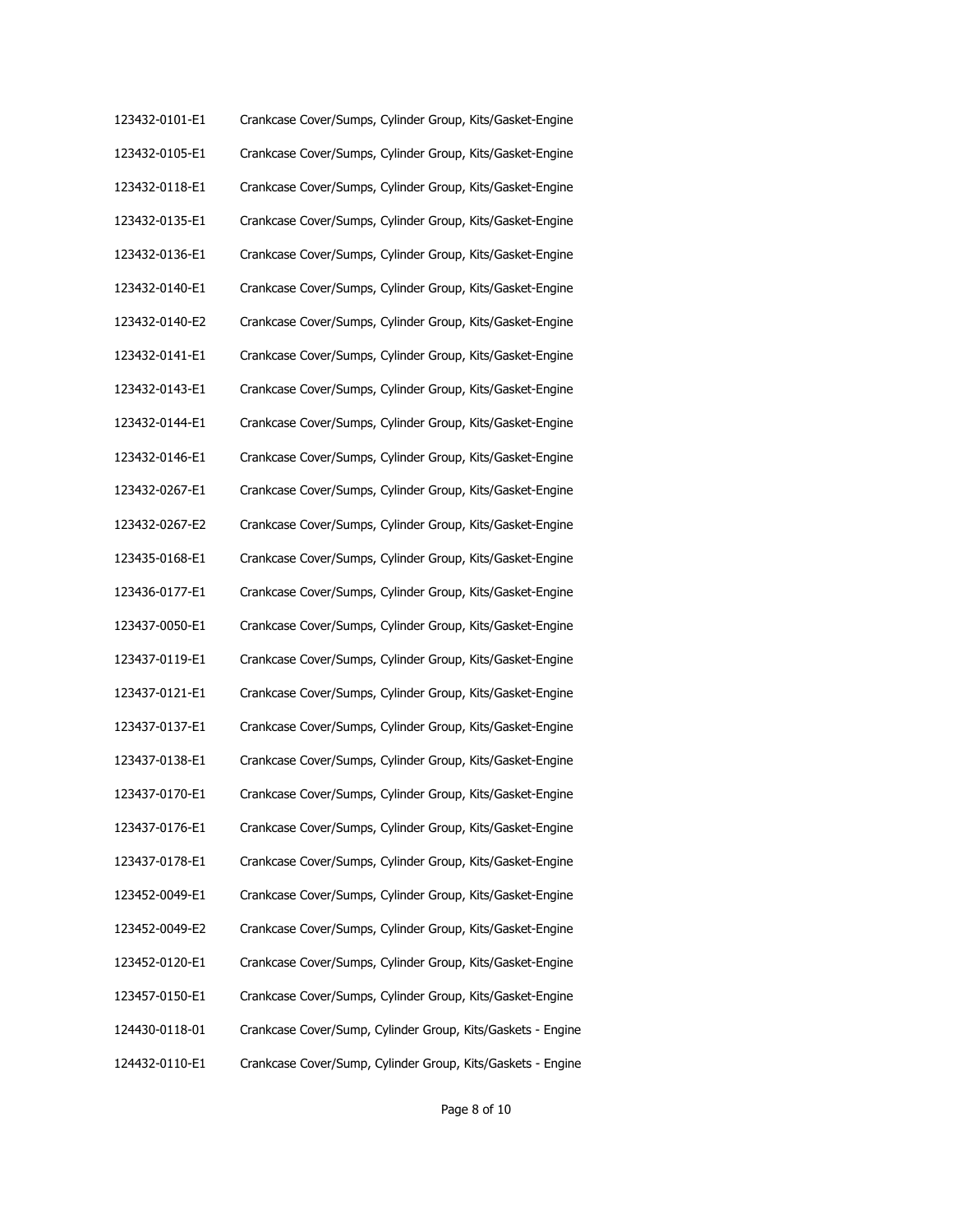| 124432-0111-E1 | Crankcase Cover/Sump, Cylinder Group, Kits/Gaskets - Engine |
|----------------|-------------------------------------------------------------|
| 124432-0115-E1 | Crankcase Cover/Sump, Cylinder Group, Kits/Gaskets - Engine |
| 124432-0116-E1 | Crankcase Cover/Sump, Cylinder Group, Kits/Gaskets - Engine |
| 124432-0117-E1 | Crankcase Cover/Sump, Cylinder Group, Kits/Gaskets - Engine |
| 124432-0119-E1 | Crankcase Cover/Sump, Cylinder Group, Kits/Gaskets - Engine |
| 124432-0120-E1 | Crankcase Cover/Sump, Cylinder Group, Kits/Gaskets - Engine |
| 124432-0121-E1 | Crankcase Cover/Sump, Cylinder Group, Kits/Gaskets - Engine |
| 124432-0150-E1 | Crankcase Cover/Sump, Cylinder Group, Kits/Gaskets - Engine |
| 127412-0144-E1 | Crankcase Cover/Sump, Cylinder, Kits/Gaskets - Engine       |
| 127412-0147-E1 | Crankcase Cover/Sump, Cylinder, Kits/Gaskets - Engine       |
| 127412-0147-E2 | Crankcase Cover/Sump, Cylinder, Kits/Gaskets - Engine       |
| 127432-0035-E1 | Crankcase Cover/Sump, Cylinder, Kits/Gaskets - Engine       |
| 127432-0036-E1 | Crankcase Cover/Sump, Cylinder, Kits/Gaskets - Engine       |
| 127432-0105-E1 | Crankcase Cover/Sump, Cylinder, Kits/Gaskets - Engine       |
| 127432-0110-E1 | Crankcase Cover/Sump, Cylinder, Kits/Gaskets - Engine       |
| 127432-0123-E1 | Crankcase Cover/Sump, Cylinder, Kits/Gaskets - Engine       |
| 127432-0124-E1 | Crankcase Cover/Sump, Cylinder, Kits/Gaskets - Engine       |
| 127432-0125-E1 | Crankcase Cover/Sump, Cylinder, Kits/Gaskets - Engine       |
| 127432-0131-E1 | Crankcase Cover/Sump, Cylinder, Kits/Gaskets - Engine       |
| 127432-0135-E1 | Crankcase Cover/Sump, Cylinder, Kits/Gaskets - Engine       |
| 127432-0138-E1 | Crankcase Cover/Sump, Cylinder, Kits/Gaskets - Engine       |
| 127432-0138-E2 | Crankcase Cover/Sump, Cylinder, Kits/Gaskets - Engine       |
| 127432-0141-E1 | Crankcase Cover/Sump, Cylinder, Kits/Gaskets - Engine       |
| 127432-0143-E1 | Crankcase Cover/Sump, Cylinder, Kits/Gaskets - Engine       |
| 127432-0149-E1 | Crankcase Cover/Sump, Cylinder, Kits/Gaskets - Engine       |
| 127432-0151-E1 | Crankcase Cover/Sump, Cylinder, Kits/Gaskets - Engine       |
| 127432-0154-E1 | Crankcase Cover/Sump, Cylinder, Kits/Gaskets - Engine       |
| 127432-0156-E1 | Crankcase Cover/Sump, Cylinder, Kits/Gaskets - Engine       |
| 127432-0157-E1 | Crankcase Cover/Sump, Cylinder, Kits/Gaskets - Engine       |